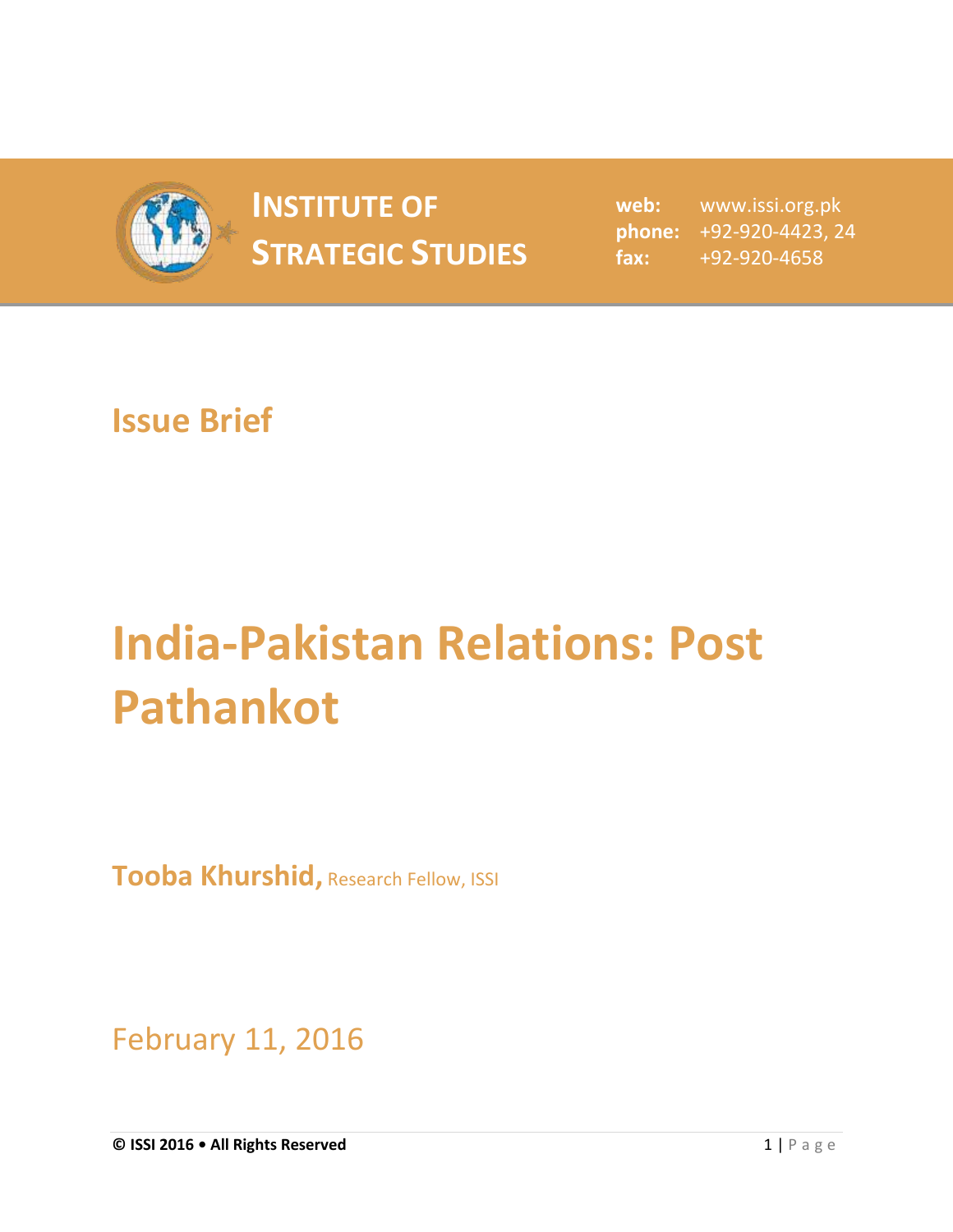The history of India-Pakistan relations has always been marred by ill-fated incidents. Jammu and Kashmir and terrorism are two major issues that have always impacted relations between the two countries. The year 2015 was also characterised by another wave of tensions between India and Pakistan. However, towards the end of the year, a series of high-level meetings between the Prime Ministers of the two countries, the national security advisers, the visit of the Indian External Affairs Minister Sushma Swaraj and the informal visit by Prime Minister Modi to Pakistan, raised the hopes for some improvement. Nevertheless, whenever it comes to India-Pakistan relations, such diplomatic breakthroughs are often sabotaged by terrorist incidents or by other provocations. In this case, the terrorist attacks at the Indian air base in Pathankot and the Bacha Khan University in Charsadda, Peshawar, in January 2016 were no exception.

Indian intelligence agencies accused Jaish-e-Mohammad (JeM) chief Maulana Masood Azhar as the mastermind of the Pathankot attack, and shared the identity of four suspected attackers with Pakistan.<sup>1</sup> The Indian media also campaigned actively against Pakistani state institutions.<sup>2</sup> Strongly condemning the terror assault, Pakistan formed an investigation committee, took Maulana Masood Azhar into custody and sealed the offices of his organisation in Pakistan.<sup>3</sup> Further, to probe the Pathankot incident, Pakistan also offered to send a Special Investigation Team (SIT) to India.<sup>4</sup> However, so far, investigations by SIT have revealed no evidence against Maulana Masood Azhar.<sup>5</sup>

Despite Pakistan's assurances to bring the perpetrators to justice, not only jingoistic statements were issued from the Indian side, but Pakistan International Airline (PIA) office in New Delhi was also attacked by Shiv Sena members. In response to the Pathankot incident, the Indian Defence Minister Manohar Parrikar also issued a veiled threat that whoever hurts India should be given the same pain, but, how, when and where should be India's choice.<sup>6</sup> A senior Bharatiya Janata Party (BJP) leader, Subramanian Swamy, also tweeted that it is time to put in place a two-year strategic plan and teach Pakistan a lesson by breaking it into four.<sup>7</sup> Such anti-Pakistan sentiments are a cause of concern, and a stark reminder of Indian extremist tendencies to eliminate Pakistan.

On January 20, three weeks after Pathankot and Parrikar's outburst to inflict pain on Pakistan, four terrorists attacked Bacha Khan University (BKU) in Charsadda, Peshawar, killing twenty people and injuring several others. The Tehreek-e-Taliban Pakistan (TTP) claimed the responsibility for this attack. Initial investigations confirmed that the attack was handled and planned in Afghanistan.<sup>8</sup> Some media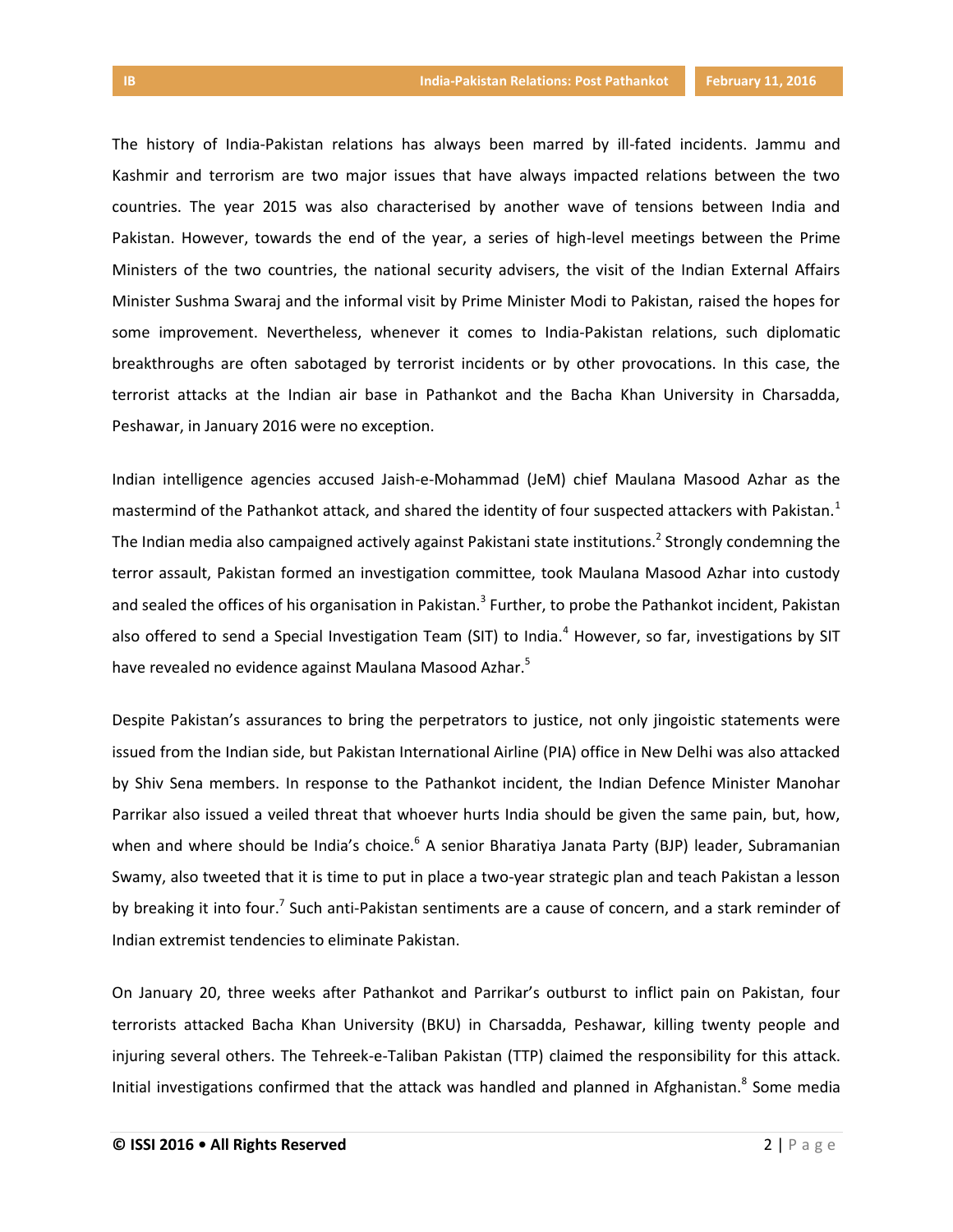sources also reported that the whole plan of attack on BKU was financed with some three million Indian rupees provided by the Indian consulate in Jalalabad, to carry out the attack.<sup>9</sup> Pakistan's civil and military leadership, while demonstrating the sincerity to eliminate terrorism and improve bilateral relations, have avoided blaming India.

On the other hand, continuous unsubstantiated allegations from the Indian side are undermining Pakistan's efforts to cooperate. Such incidents and accusations have endangered the recent efforts by Prime Ministers Nawaz Sharif and Narendra Modi to restart the dialogue process and improve bilateral relations. Both countries announced resumption of a renewed 'Comprehensive Dialogue' (CD) during Indian External Affairs Minister Sushma Swaraj's visit to Pakistan on December 8, 2015. This CD would include issues of peace and security, Confidence Building Measures (CBMs), Jammu and Kashmir, Siachen, Sir Creek, Wullar Barrage/Tulbal navigation project, economic and cultural cooperation, counter-terrorism, narcotics control, religious tourism and people-to-people exchange.<sup>10</sup> Historically, the Composite Dialogue Process (CDP) between India and Pakistan, since its inception in 1997, has always been impeded by provocative statements and terrorist incidents. Consequently, both sides could not achieve the desired goals.

The major reason of this failure is that Indo-Pak hostility that exists at the military and political level has always been discussed at length, but hostility at societal and grassroot level has largely been ignored. Historically, the Indians under the influence of their extremist ideology of 'Hindutva' find it hard to accept Pakistan as an equal, sovereign and progressive state. Therefore, recent antagonistic statements and anti-Pakistan campaign in India should not be a surprise. These events have not only demonstrated that India's current domestic politics has regained its hostile tone, but also raises doubts about India's policy of cooperation with Pakistan. What is more disturbing is the openness of such provocative statements by Indian cabinet-level state functionaries.

The present scenario demonstrates that Hindu extremist ideology plays an active role in India's political discourse. This has raised concerns that peaceful and cordial relations between India and Pakistan cannot be achieved with India's acerbic approach. In order to sustain peace, India needs to break its traditional hostile approach towards Pakistan. There is also a need to reduce and eliminate the extremist tendencies within the Indian society.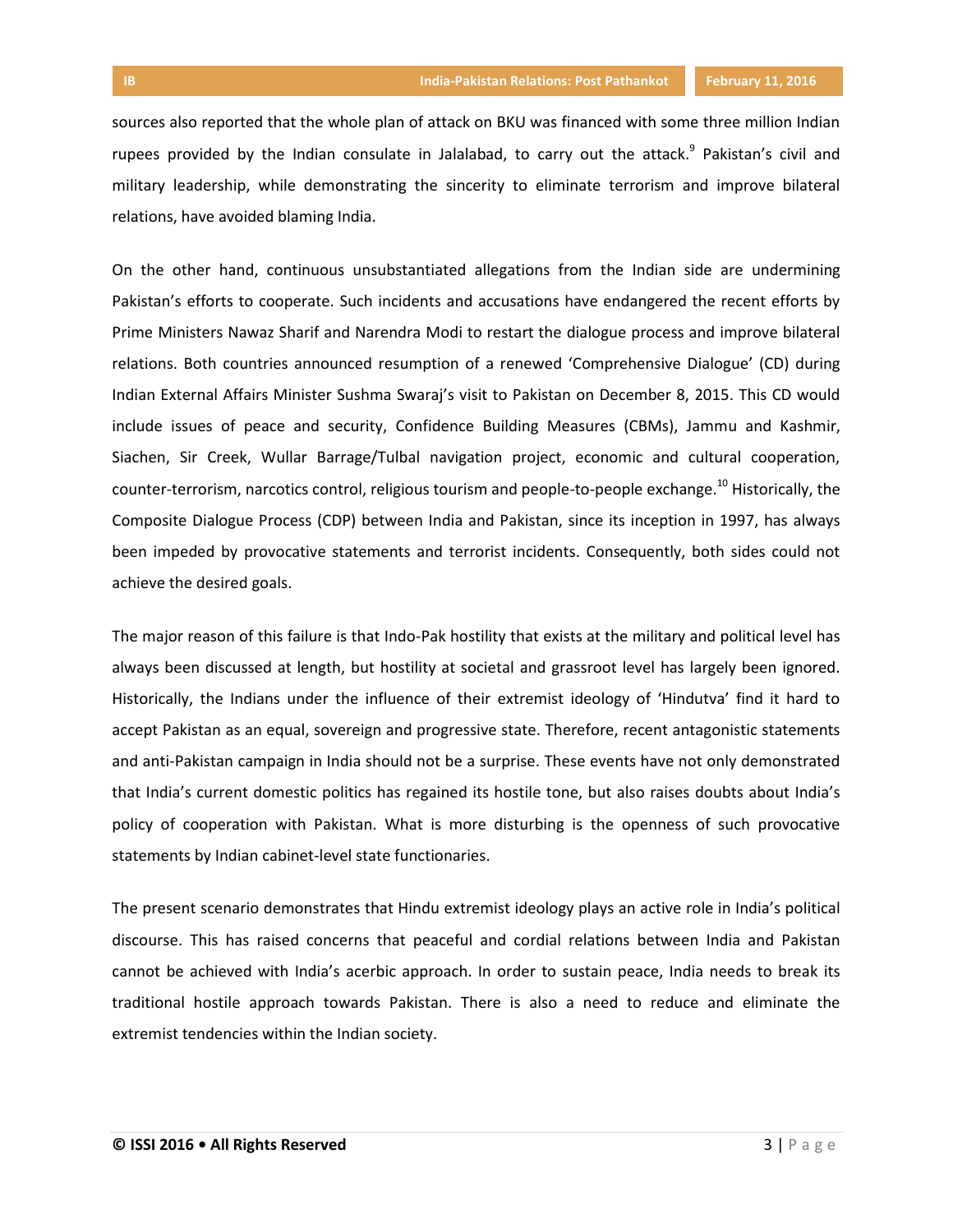The following recommendations are suggested to achieve more realistic progress in order to improve India-Pakistan bilateral relations:

- **Reverse the tide of extremism:** To improve their bilateral relation, India should work to reverse the extremist tide within Indian society.
- **Avoid blame game**: Both Pakistan and India are victims of terrorism. Therefore, India, instead of blaming Pakistan, should cooperate with Pakistan in defeating a common enemy.
- **Provocative statements:** Indian leaders should move away from making provocative statements, since they reflect a dangerous state policy.
- **Peace building role of the media:** Indian media should act responsibly and, instead of widening the gulf, play an active role to build peace between India and Pakistan. The Pakistan media can play its constructive role in this area.
- **Joint mechanism for investigation**: Absence of credible investigation often leads to unilateral conclusions. Hence, to tackle such terrorist incidents, both countries should devise a joint mechanism for investigation on case-to-case basis. In this regard, the proposal by Sri Lanka in 2010 for creation of a SAARC police body needs to be given a close consideration in order to investigate such cross-border crimes in future.
- **Calendar of India-Pakistan talks:** The entire process of India-Pakistan talks should remain uninterrupted, despite unforeseen setbacks.
- **Result-oriented dialogue:** To make the dialogue process result-oriented, both states should find areas of common interest and cooperate with each other to work to root out the causes of conflict.
- **Enhance confidence building measures (CBMs):** Even in times of hostility and differences, both should not only continue to implement the existing CBMs, but also find new areas for expanding CBMs.
- **Supportive role of civil society:** Civil society on both sides of the border should play a supportive role in the implementation of any commitment made by India and Pakistan.
- **Role of international community:** The international community should play a proactive role, and help nuclear armed India and Pakistan to resolve their issues peacefully through dialogue.